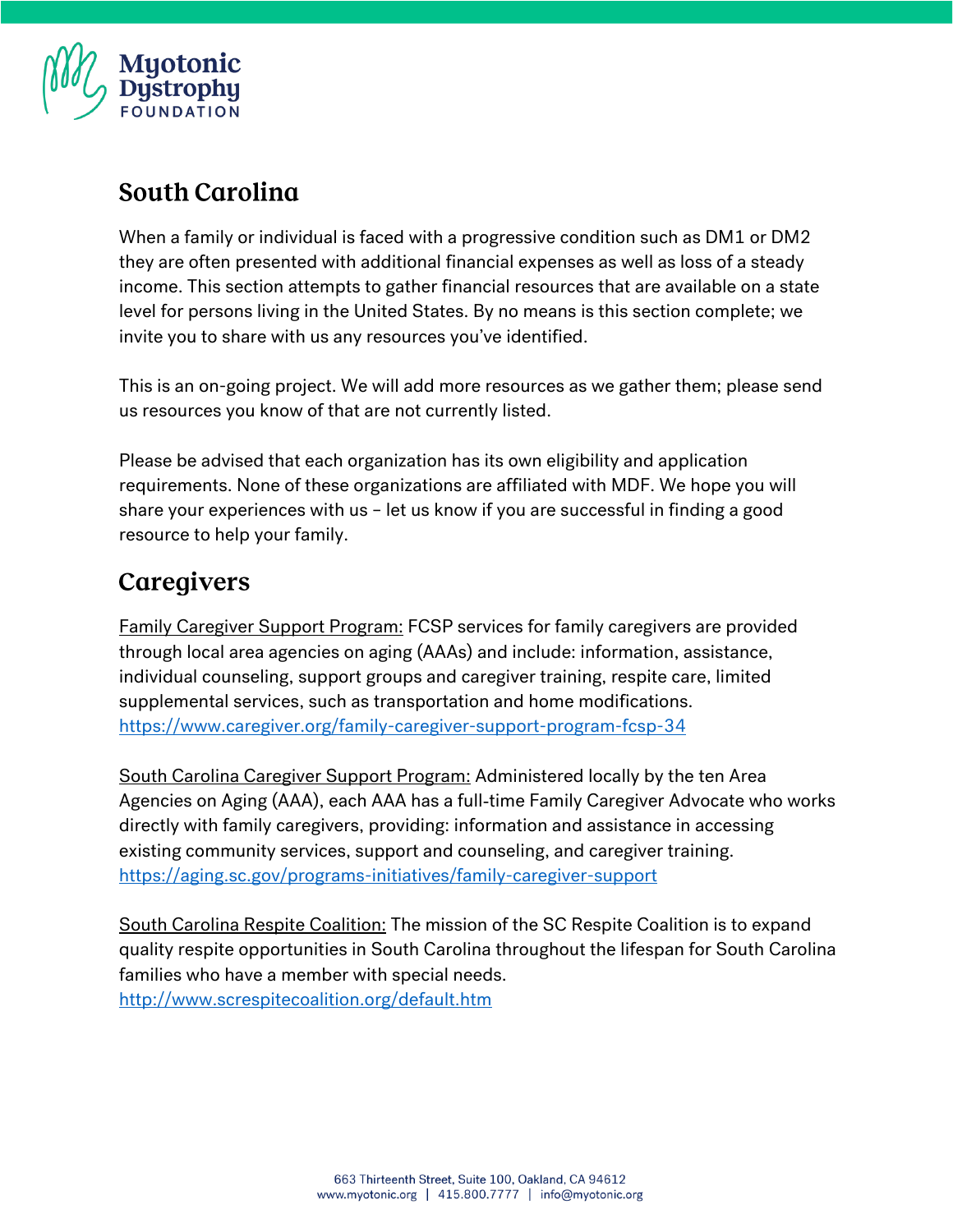

## Employment

**Back to Work:** The Back to Work program targets individuals who have barriers to employment. This program is an intensive employment boot camp that provides guidance and soft skills to maintain gainful employment and self-sufficiency to establish lifelong independence. <https://scworks.org/jobseeker/jobseeker-programs/back-to-work>

SC Works: If you are looking for a job, you'll find a wealth of information - starting with thousands of positions listed by employers all over the state - to help in your job search. <https://jobs.scworks.org/vosnet/Default.aspx>

Ticket to Work: The Social Security Administration's Ticket to Work program is a free and voluntary service that is available to help people with disabilities connect with employment services that may help them gain financial independence. <https://choosework.ssa.gov/index.html>

Vocational Rehabilitation: The South Carolina Vocational Rehabilitation Department prepares and assists eligible South Carolinians with disabilities to achieve and maintain competitive employment.<https://scvrd.net/>

#### **Financial Resources**

Low-Income Home Energy Assistance Program (LIHEAP): LIHEAP provides home energy assistance to help eligible low-income households meet their home heating and/or cooling needs. <http://oeo.sc.gov/liheap.html>

South Carolina Family Independence: The South Carolina Family Independence (FI) program is designed to help needy families achieve self-sufficiency. <https://www.benefits.gov/benefit/1677>

Temporary Assistance for Needy Families: TANF, or Temporary Assistance for Needy Families, is also known as Family Independence (FI) in South Carolina.The primary focus of TANF is to help low-income families meet basic needs by providing cash assistance, supportive services, training, and employment opportunities. [https://scthrive.org/family](https://scthrive.org/family-independence/)[independence/](https://scthrive.org/family-independence/)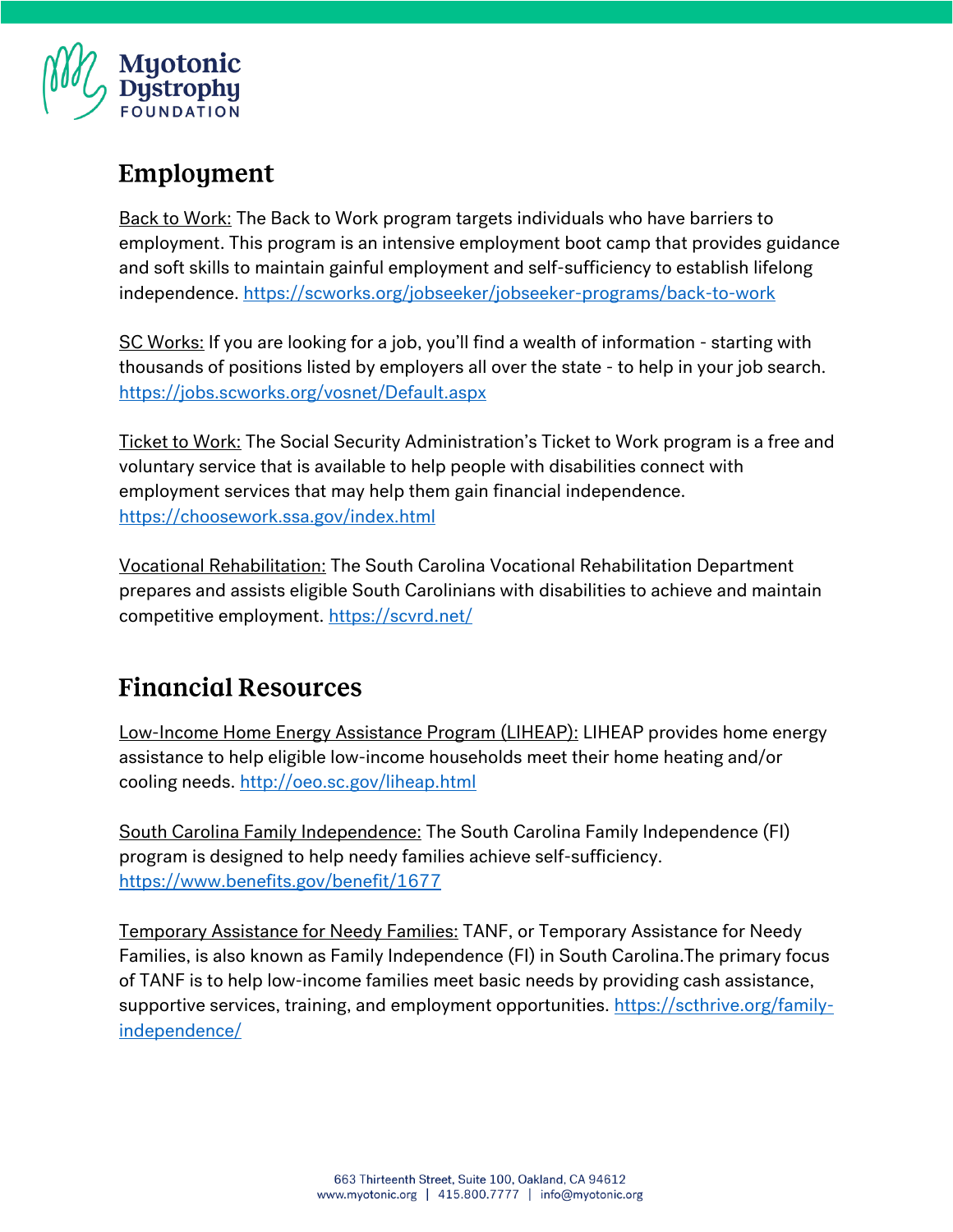

Weatherization Assistance Program: The Weatherization Assistance Program provides home weatherization assistance to improve the quality of life for low-income families, particularly for the elderly, people with disabilities and children by improving the energy efficiency of their homes while ensuring their health and safety. <http://oeo.sc.gov/weatherization.html>

## Food/Nutrition

Commodity Supplemental Food Program: Commodity Supplemental Food Program (CSFP) gives thousands of low-income individuals access to healthy food. <https://www.fns.usda.gov/csfp/commodity-supplemental-food-program>

Child and Adult Care Food Program: The Child and Adult Care Food Program (CACFP) is a federally funded program that gives meal reimbursements to child care centers and adult day care centers for serving nutritious meals. <https://www.scchildcare.org/departments/child-and-adult-care-food-program.aspx>

The Emergency Food Assistance Program: The Emergency Food Assistance Program (TEFAP) is a federal program that helps supplement the diets of low-income Americans by providing them with emergency food assistance at no cost. <https://www.fns.usda.gov/tefap/emergency-food-assistance-program>

Supplemental Nutrition Assistance Program: SNAP provides nutrition benefits to supplement the food budget of needy families so they can purchase healthy food and move towards self-sufficiency. <https://dss.sc.gov/assistance-programs/snap/>

# Housing

Housing Counseling: Housing counseling agencies offer guidance on home buying, renting, reverse mortgages and default and foreclosure prevention. [https://apps.hud.gov/offices/hsg/sfh/hcc/hcs.cfm?webListAction=search&searchstate=s](https://apps.hud.gov/offices/hsg/sfh/hcc/hcs.cfm?webListAction=search&searchstate=sc) [c](https://apps.hud.gov/offices/hsg/sfh/hcc/hcs.cfm?webListAction=search&searchstate=sc)

Public Housing and Housing Choice Vouchers: To apply for either type of help, visit your local Public Housing Agency (PHA). Find the nearest one: [https://www.hud.gov/sites/dfiles/PIH/documents/PHA\\_Contact\\_Report\\_SC.pdf](https://www.hud.gov/sites/dfiles/PIH/documents/PHA_Contact_Report_SC.pdf)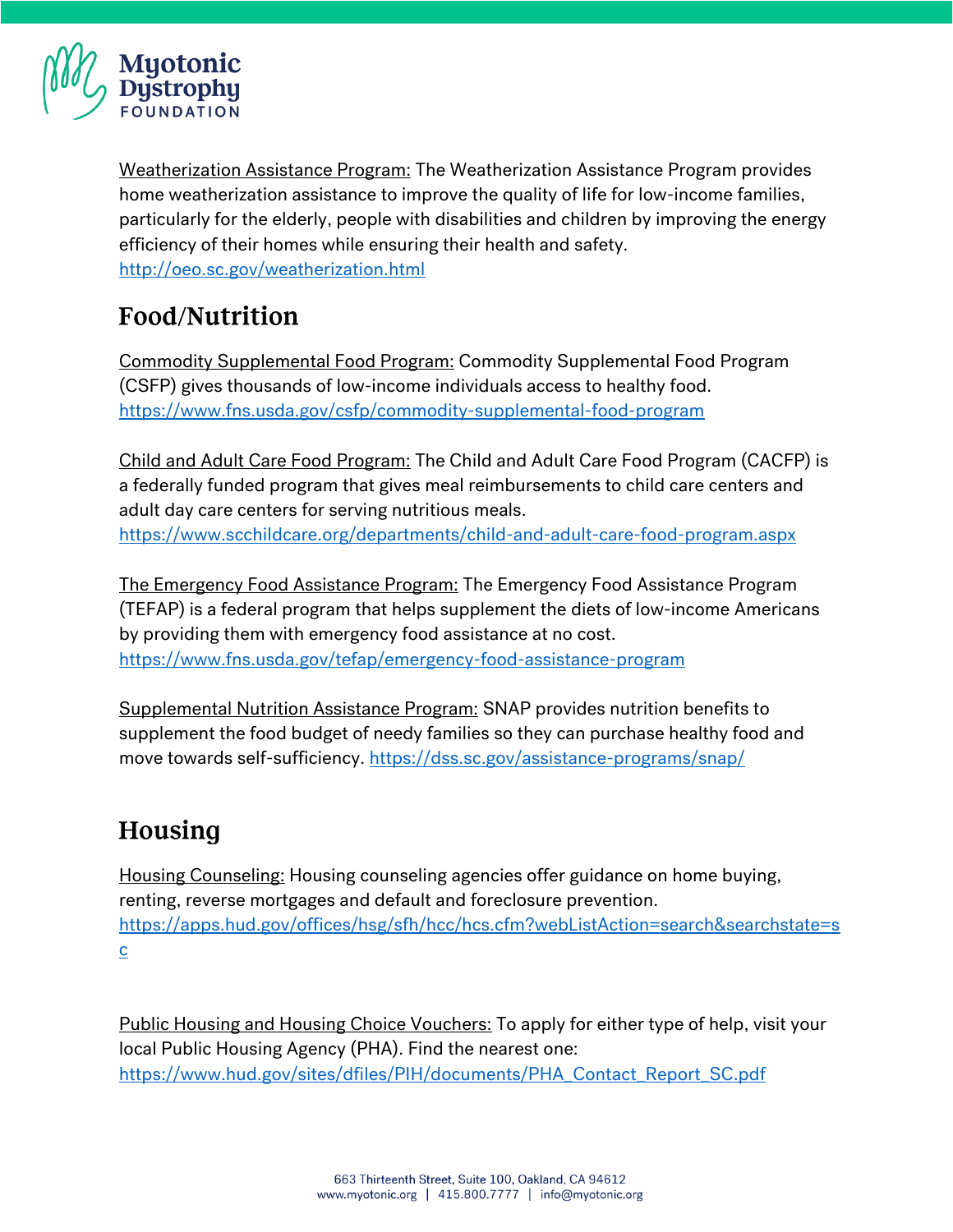

SC Housing Homebuyer Program: SC Housing's Homebuyer Program can put you in a loan you can live with – one that's affordable and consistent over the long term. <https://www.schousing.com/Home/HomebuyerProgram>

Subsidized Apartments: HUD helps apartment owners offer reduced rents to low-income tenants. To apply, contact or visit the management office of each apartment building that interests you. [https://resources.hud.gov/#](https://resources.hud.gov/)

# Living with a Disability/Elderly

Day Services: Day Activity Services are supports and services provided in therapeutic settings to enable participants to achieve, maintain, improve, or decelerate the loss of personal care, social or adaptive skills. [https://ddsn.sc.gov/about](https://ddsn.sc.gov/about-us/divisions/intellectual-disability-and-related-disabilities/day-services)[us/divisions/intellectual-disability-and-related-disabilities/day-services](https://ddsn.sc.gov/about-us/divisions/intellectual-disability-and-related-disabilities/day-services)

Long Term Care Ombudsman: Long Term Care Ombudsmen (LTCO) help to resolve complaints made by or for residents of long term care facilities. <https://aging.sc.gov/programs-initiatives/long-term-care-ombudsman>

Residential Habilitation Services: Residential Habilitation Services include the care, skills training and supervision provided to individuals in a non-institutional setting. The degree and type of care, supervision, skills training and support of individuals will be based on the plan and the person's needs. [https://ddsn.sc.gov/about-us/divisions/intellectual](https://ddsn.sc.gov/about-us/divisions/intellectual-disability-and-related-disabilities/residential-habilitation)[disability-and-related-disabilities/residential-habilitation](https://ddsn.sc.gov/about-us/divisions/intellectual-disability-and-related-disabilities/residential-habilitation)

Senior Centers: The multipurpose senior center should be a resource hub for activity, services, and programs for all active older adults in the community, with a specific focus on improving health and wellness, education, and socialization. Find the one closest to you:<https://www.getcaresc.com/>

Senior Community Service Employment Program (SCSEP): SCSEP is the only federal job training program focused exclusively on helping low-income seniors. The program promotes personal dignity and self-sufficiency through work. [https://aging.sc.gov/programs-initiatives/senior-community-service-employment](https://aging.sc.gov/programs-initiatives/senior-community-service-employment-program-scsep)[program-scsep](https://aging.sc.gov/programs-initiatives/senior-community-service-employment-program-scsep)